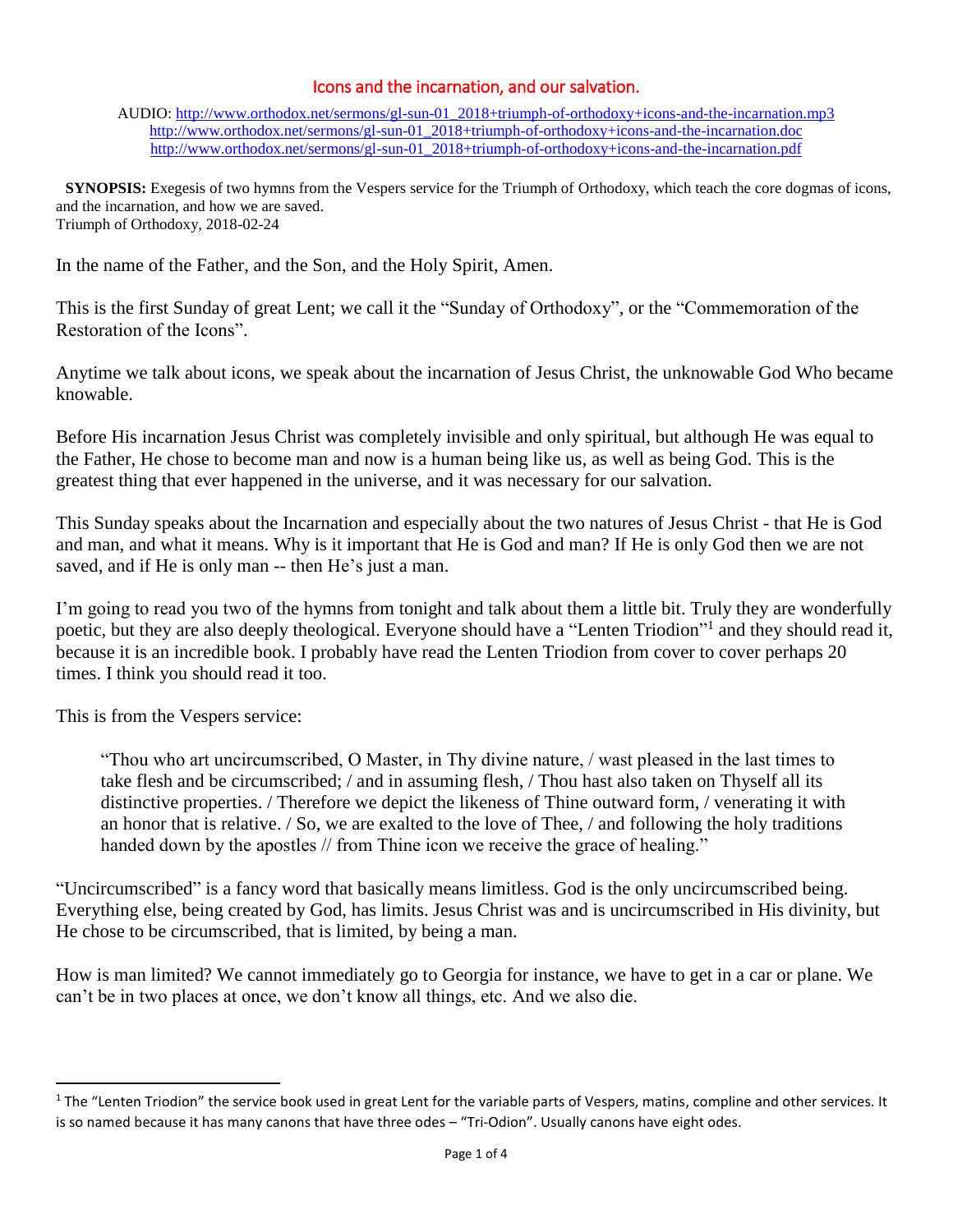What did Jesus do when He became circumscribed? In assuming our flesh, He took on *all of its distinctive properties*. Not only did He have five fingers on each hand and five toes on each foot, two eyes, and nose and two ears – all the things that humans have, He also had the property that human flesh dies.

He chose to die. He could've continued to keep living if He wanted, but He chose to allow His human flesh to die, because that's naturally what human flesh diet did after the fall. The difference between His flesh dying and our flesh, is that our flesh dies because of sin. Of course, He has no sin. He died, and the devil thought he won, but He went down to Hades as a sinless man, as Scripture says "free among the dead"<sup>2</sup>, because he was free. He was dead, but He was free to be not dead anytime He wanted to be. In Hades, He broke the bars, and made it possible for us to have eternal life.

This is a critical core dogma of our faith – that Jesus Christ, being uncircumscribed, became circumscribed, and in so doing took on all of our attributes, with one exception. Of course, St. Paul says that there is one He didn't do – that is He did not sin. He was tempted like we are, but He never sinned. And He died the death that human flesh dies and went down to Hades, and now makes human flesh able to be alive.

The reason why we depict Him in icons is because we can, because He became a man.

You can make a picture of a man. You can draw a man and nowadays we can take photos of men. It is not possible to take a photo, or draw a picture, or even imagine what God the Father or the Holy Spirit looks like – there is no representation for them, it cannot exist. But Jesus Christ, choosing to become man, can be pictured, so every time you look at icon, even if it's not an icon of Christ, it is proclaiming the core dogma that Jesus Christ became man, taking all not all of our attributes except sin.

Now why do I say this even if an icon is not of Christ?

When you see icons, you see the Nimbus or the Halo. The Halo is always attached to the body. In the West it's not; they have this little doughnut floating over the head. That's actually heretical. Man can become deified, by believing in God and struggling to follow His commandments, with God's grace helping him. If we are deified that is if we become like God - then the uncreated light of God suffuses throughout us, and flows through us, and the Nimbus is the uncreated light of God. It is not hanging up on the air; it is not shining upon us  $-$  it is shining through us and originating in us. This is not of our own abilities, but because we are the temples of the Holy Spirit, God abides within us and the light of God suffuses all of our flesh, and purifies all of our flesh, and shines out.

Of course, we cannot see that light right now because of our sins, but that does not mean that it's not happening.

 $\overline{a}$ 

<sup>&</sup>lt;sup>2</sup> Psalm 87:3, a "Messianic" Psalm (a psalm that talks about Jesus Christ in some way)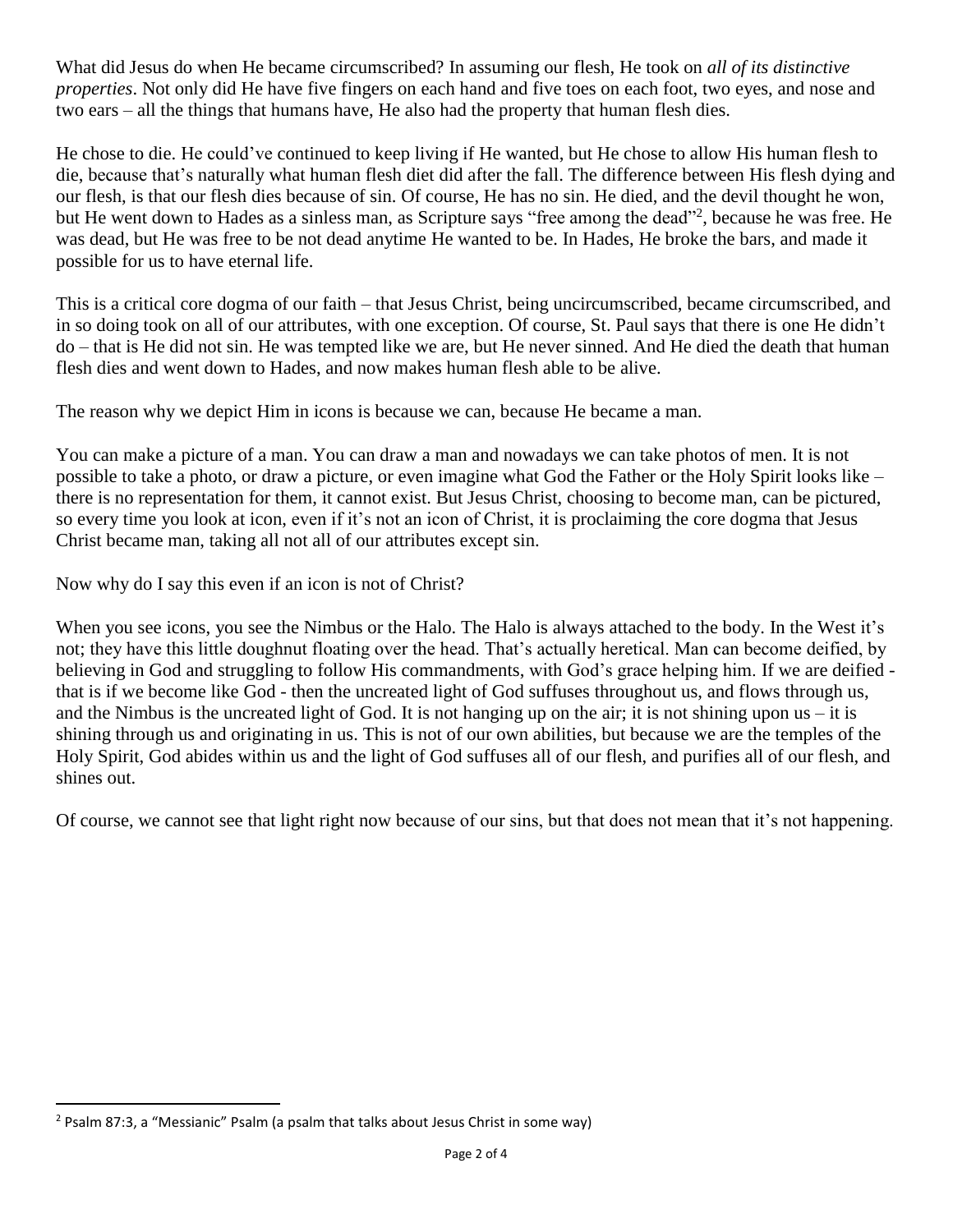

When we look at an icon like, for instance of St. Panteleimon, the nimbus is very visible. The nimbus is there because he was deified. How can he be deified? This is because Jesus Christ became man and made it possible for him to be deified. Every single icon is depicting this deification, that is the good guys in the icon - the bad guys don't have nimbuses. For instance, the icon of the "Monk martyrs of Zographou", shows soldiers are that are killing the monks, and they don't have halos, but the ones who are being killed have them.

I'll tell you one more:

"We venerate Thy holy icon, loving Lord, / asking Thee to pardon our transgressions, Christ our God. / For Thou of Thine own will wast pleased in the flesh to ascend upon the Cross, / so to deliver from the bondage of the enemy those whom Thou hast fashioned. / Therefore in thanksgiving we cry aloud to Thee: // Thou hast filled all things with joy, our Savior, when Thou hast come to save the world."

Father Nicholas and I say this every single time we do our entrance prayers. It has an important core dogma that we should understand. Jesus Christ came to save us from the *bondage of the enemy*. That idea, although it is present, is not emphasized in the West.

In the West, Jesus Christ came so that we would be forgiven. He made a sacrifice for us, that His Father accepted so that we would be forgiven. The East knows of no such thing. Jesus Christ died, because flesh dies, and then He made that flesh able to come alive first – His own flesh – and now our flesh when we into the church through baptism and then struggle. He came to deliver us from bondage. That's what death is. Death is bondage to sin. With sin comes death, and that is the inability to be in the presence of God. It is not because God is busy punishing us, but it is because we are not capable of being in His presence because of our sins.

I think every single one of us has had a situation where we did something bad, and either our parents or another family member or perhaps a friend did know about it, but we knew about it. And then they come into the room and we don't feel that comfortable with them in the room, because we do something bad, and we needed tell them.

I remember when I was a boy, I was very wild as a pitcher. I could throw the ball very hard, but it kind of went – who knows where. I was playing with a friend, and I had been told not to play in the backyard because there was a window that was almost at ground level, and I would probably break if I played in the backyard. I threw the ball and he missed it because it was thrown so wildly, and I broke the window. I didn't tell anybody. Later that day my mother knew. She just knew, because I was skulking around, because I didn't want to be around her. And then of course when I said I had broken the window it's not like I got punished – they just said to stop